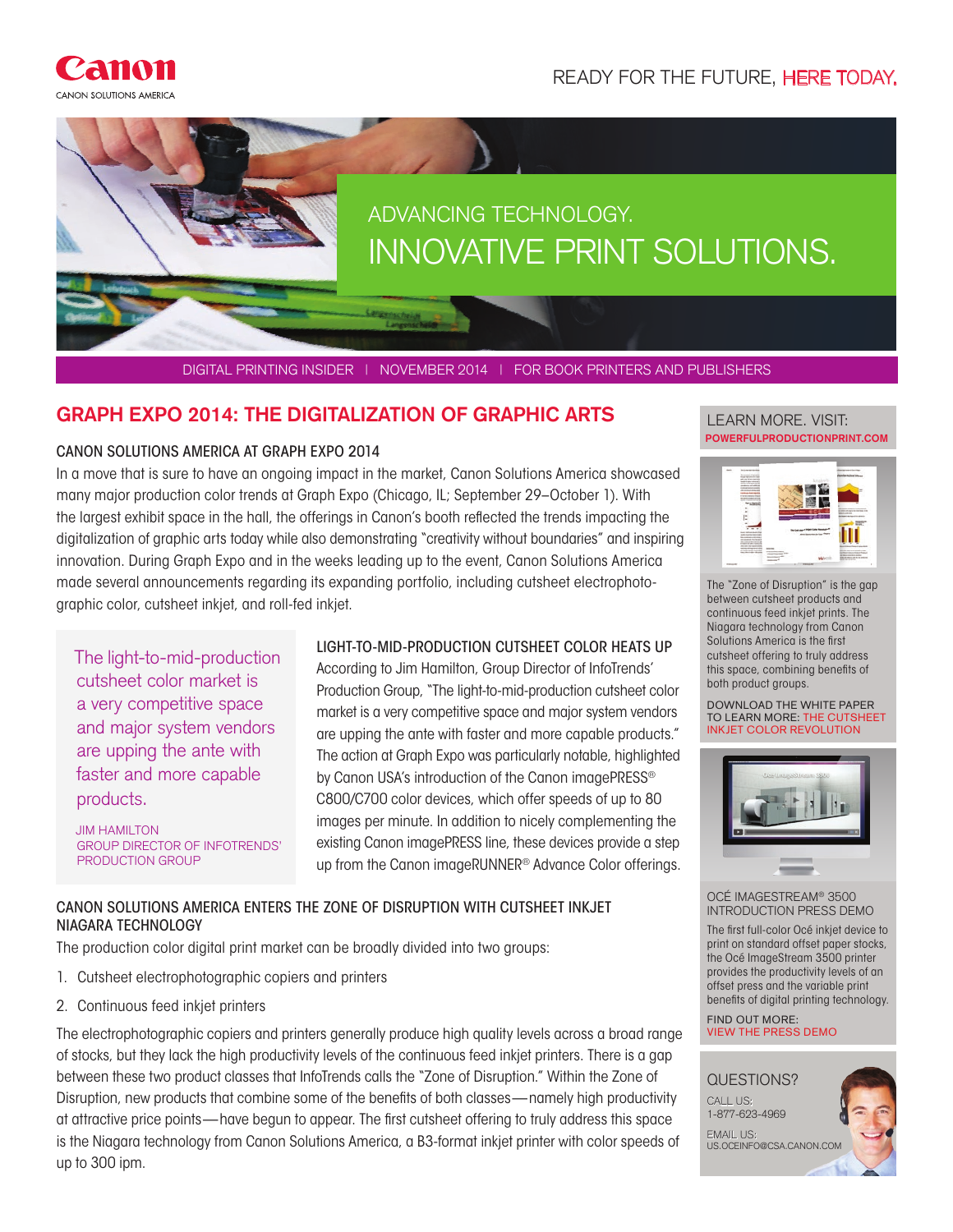# **GRAPH EXPO 2014: THE DIGITALIZATION OF GRAPHIC ARTS (CONTINUED)**



Francis A. McMahon, Vice President of Marketing at Canon Solutions America, states, "Our goal with the Niagara technology is accessibility for a much broader audience than the B2 digital competition. Additionally, the B3-format device will have more access to finishing capabilities from the Océ VarioPrint® 6000 series, providing more flexibility for various applications." These are two important aspects that will help Canon Solutions America and its customers tap into the Zone of Disruption market opportunity.

#### CONTINUOUS FEED INKJET TARGETS THE COMMERCIAL PRINT MARKET

Although continuous feed color inkjet products have very high levels of productivity, they haven't historically been able to achieve the highest quality levels. This was particularly the case for the types of matte and glossy papers that are typically used in commercial printing markets. In the months leading up to Graph Expo, a number of announcements were made to address this issue. Through its Océ JetStream® and Océ ColorStream® product lines, Canon Solutions America is the global market share leader in placements of continuous feed color inkjet systems and has

 $\mathbf{u}$ 

The Océ ImageStream 3500 printer, our newest addition to the continuous feed inkjet market, will print high-quality full color designs while also printing on standard offset papers. This can save time and cut costs for commercial printers or in-plants, in addition to preventing a lot of headaches.

#### TONYA POWERS GRAPHIC ARTS SEGMENT MANAGER OF CANON SOLUTIONS AMERICA'S PRODUCTION PRINT SOLUTIONS DIVISION

experienced great success in transactional, direct mail, and book applications. With the Océ JetStream and Océ ColorStream products, creative clients from the graphic arts industry are able to create impressive digital applications with full color coverage. According to Tonya Powers, Graphic Arts Segment Manager of Canon Solutions America's Production Print Solutions Division,

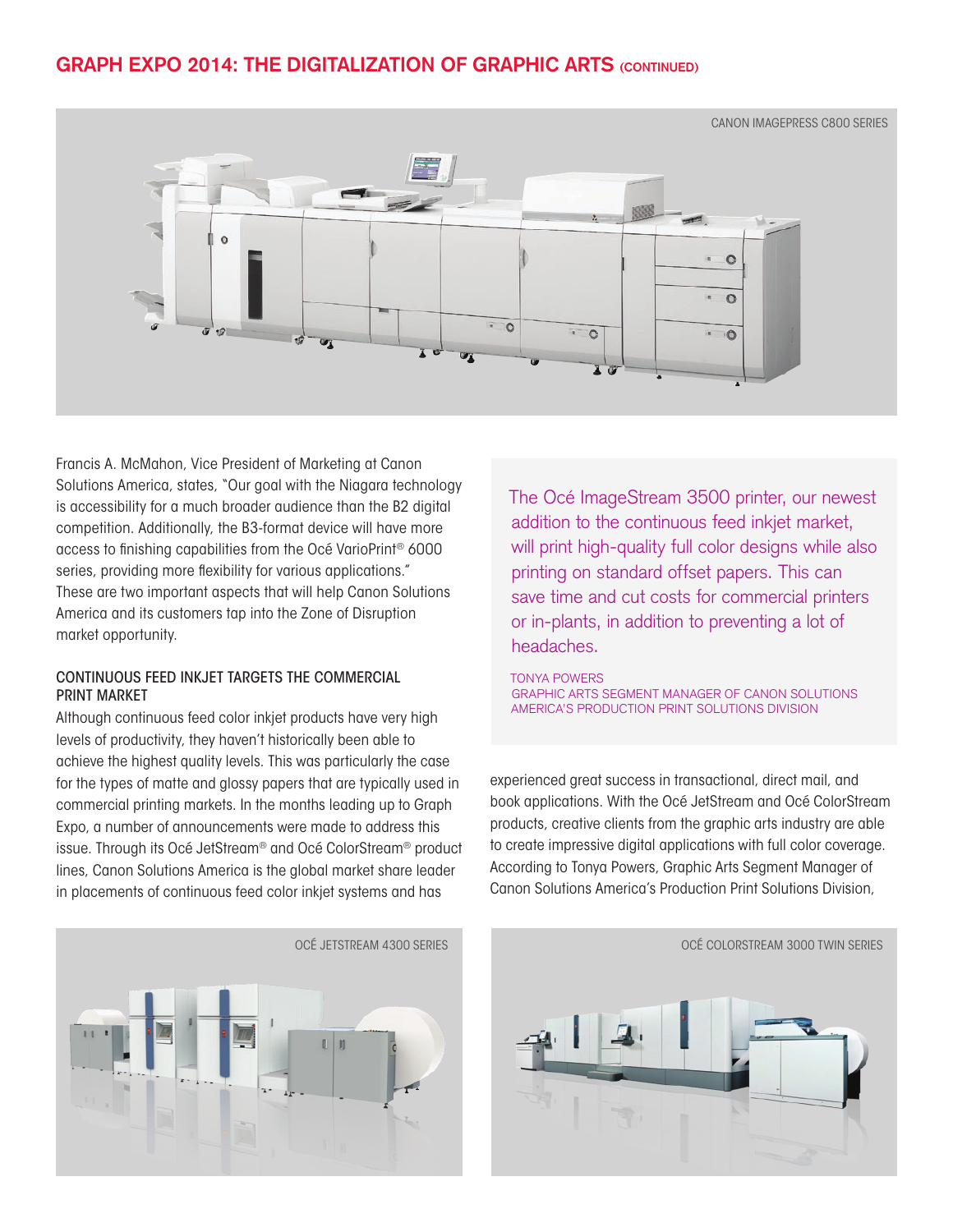# **GRAPH EXPO 2014: THE DIGITALIZATION OF GRAPHIC ARTS (CONTINUED)**



things don't stop there. She elaborates, "The Océ ImageStream 3500 printer, our newest addition to the continuous feed inkjet market, will print high-quality full color designs while also printing on standard offset papers. This can save time and cut costs for commercial printers or in-plants, in addition to preventing a lot of headaches."

The Océ ImageStream 3500 printer can run to up to 160 meters per minute (525 feet per minute) at 1,200 x 600 dot-per-inch resolution with multiple drop sizes. With this device, Canon Solutions America makes it possible to print without special inkjettreated stocks. Powers continues, "Eliminating the need for special inkjet-treated stocks or workflows that require pre-treatment of the paper via primers or bonding agents is an important development because it enables sites to use the same stocks for their offset and inkjet printing systems. This opens up new opportunities for inkjet in higher coverage output on coated stocks in applications such as books, brochures, magazines, and personalized catalogs." Other system benefits include a compact footprint and Océ's PRISMA® workflow management software working in conjunction with a scalable Océ SRA® MP controller. The Océ ImageStream 3500 printer will be available from the beginning of 2015.

## GRAPH EXPO 2014